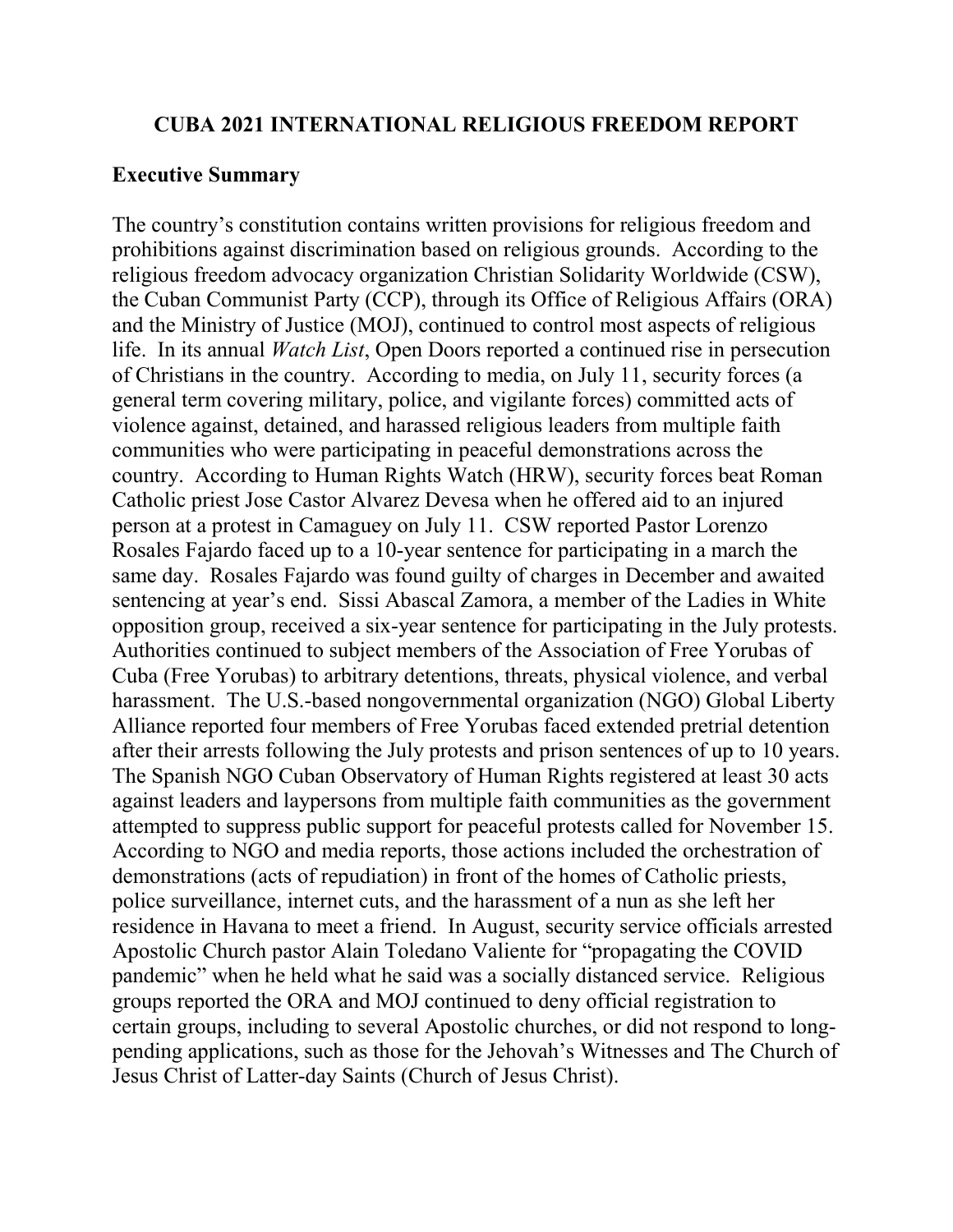Some religious groups and organizations, such as the Catholic charity Caritas, continued to gather and distribute relief items, providing humanitarian assistance to individuals regardless of religious belief. The Catholic-affiliated Community of Sant'Egidio continued to hold prayer and small group meetings in spite of COVID-19 restrictions.

Due to a lack of government responsiveness, U.S. embassy officials did not meet with or otherwise engage the ORA during the year. In public statements and on social media, U.S. government officials, including the Secretary of State, continued to call upon the government to respect the fundamental freedoms of its citizens, including the freedom of religion. Embassy officials met regularly with a range of religious groups concerning the state of religious freedom and political activities related to religious groups' beliefs.

On November 15, 2021, in accordance with the International Religious Freedom Act of 1998, as amended, the Secretary of State again placed Cuba on the Special Watch List for having engaged in or tolerated severe violations of religious freedom.

## **Section I. Religious Demography**

The U.S. government estimates the total population at 11 million (midyear 2021). There is no independent, authoritative source on the overall size or composition of religious groups. The Catholic Church estimates 60 percent of the population identifies as Catholic. Membership in Protestant churches is estimated at 5 percent. According to some observers, Pentecostals and Baptists are likely the largest Protestant denominations. The Assemblies of God reports approximately 150,000 members; the four Baptist conventions estimate their combined membership at more than 100,000.

Jehovah's Witnesses estimate their members at 95,000; Methodists 50,000; Seventh-day Adventists 36,000; Presbyterians 25,000; Anglicans 22,500; Episcopalians 10,000; Anabaptists 4,387 (mostly Iglesia de Los Hermanos en Cristo, the Brethren of Christ); Quakers 1,000; Moravians 750; and the Church of Jesus Christ 357 members. There are approximately 4,000 followers of 50 Apostolic churches (an unregistered, loosely affiliated network of Protestant churches, also known as the Apostolic Movement) and a separate New Apostolic Church associated with the New Apostolic Church International. According to some Christian leaders, evangelical Protestant groups continue to grow in the country. The Jewish community estimates it has 1,200 members, of whom 1,000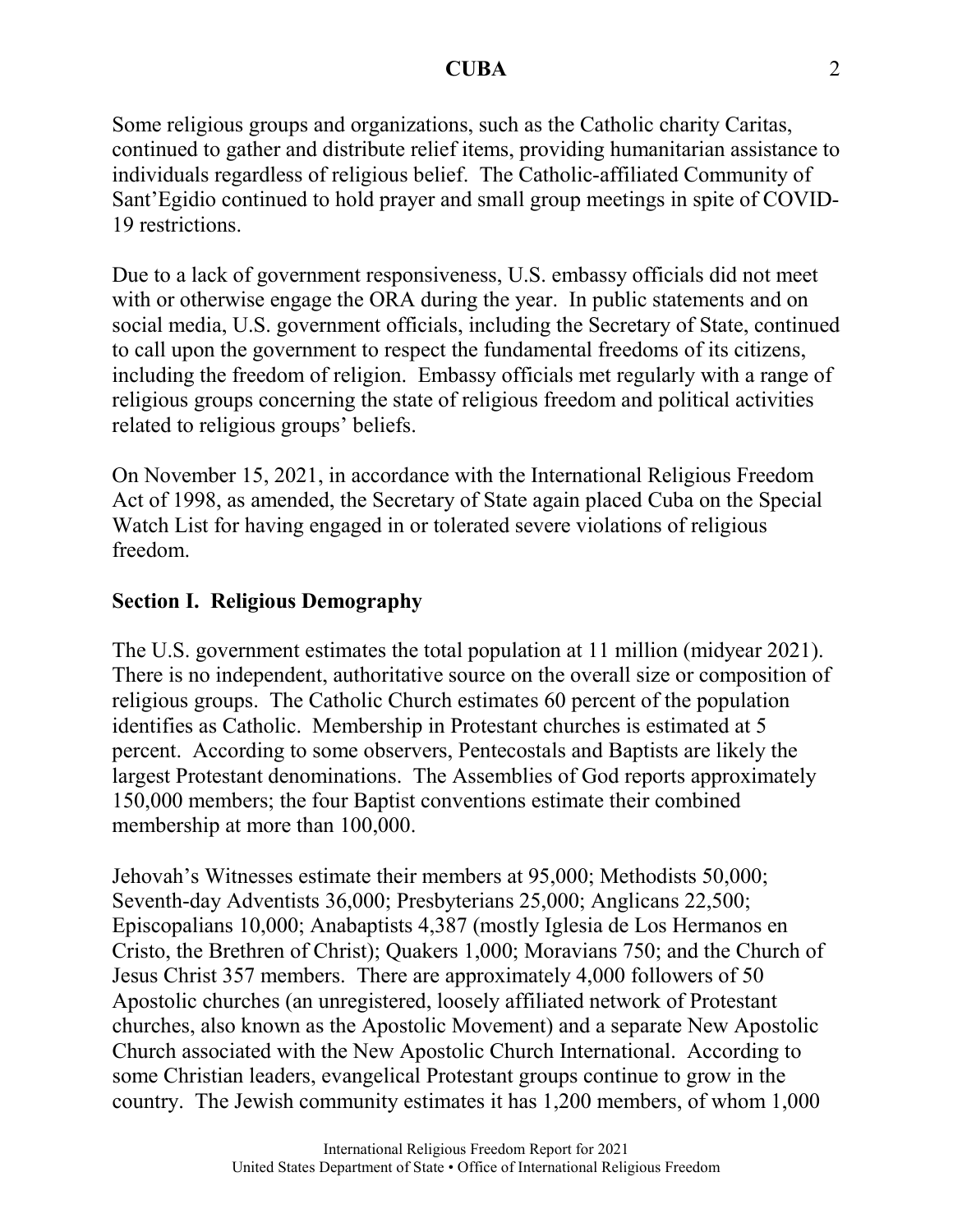reside in Havana. According to a representative of the Islamic League, there are approximately 4,000 Muslims in the country, of whom fewer than half are nativeborn. The representative also said that the majority of the Muslim population is Sunni. Immigrants and native-born citizens practice several different Buddhist traditions, with estimates of 6,200 followers. The largest group of Buddhists is the Japanese Soka Gakkai; its estimated membership is 1,000. Other religious groups with small numbers of adherents include Greek Orthodox, Russian Orthodox, and Baha'is.

Many individuals, particularly Afro-Cubans, practice religions with roots across Africa, including Yoruba groups often referred to by outsiders as Santeria, but by adherents as the order of Lucumi or Orisha worship. Bantu-influenced groups refer to themselves as Palo Monte. These religious practices are commonly intermingled with Catholicism and other forms of Christianity, and some require Catholic baptism for full initiation, making it difficult to estimate accurately their total membership. Rastafarian adherents also have a presence on the island, although the size of the community is unknown.

## **Section II. Status of Government Respect for Religious Freedom**

### **Legal Framework**

According to the constitution, "The state recognizes, respects, and guarantees religious liberty" and, "Distinct beliefs and religions enjoy equal consideration." The constitution prohibits discrimination based on religious beliefs. It declares the country is a secular state and provides for the separation of religious institutions and the state.

The constitution also "recognizes, respects, and guarantees people's freedom of thought, conscience, and expression." It provides for the "right to profess or not profess their religious beliefs, to change them, and to practice the religion of their choice…," but only "with the required respect for other beliefs and in accordance with the law." At the same time, it states, "Conscientious objection may not be invoked with the intention of evading compliance with the law or impeding another from the exercise of their rights." Military service is mandatory for all men, and there are no legal provisions exempting conscientious objectors from service. Similarly, the penal code prohibits anyone from using a religious basis to oppose "educational objectives, the duty to work, the defense of the Homeland…" and other requirements in the constitution.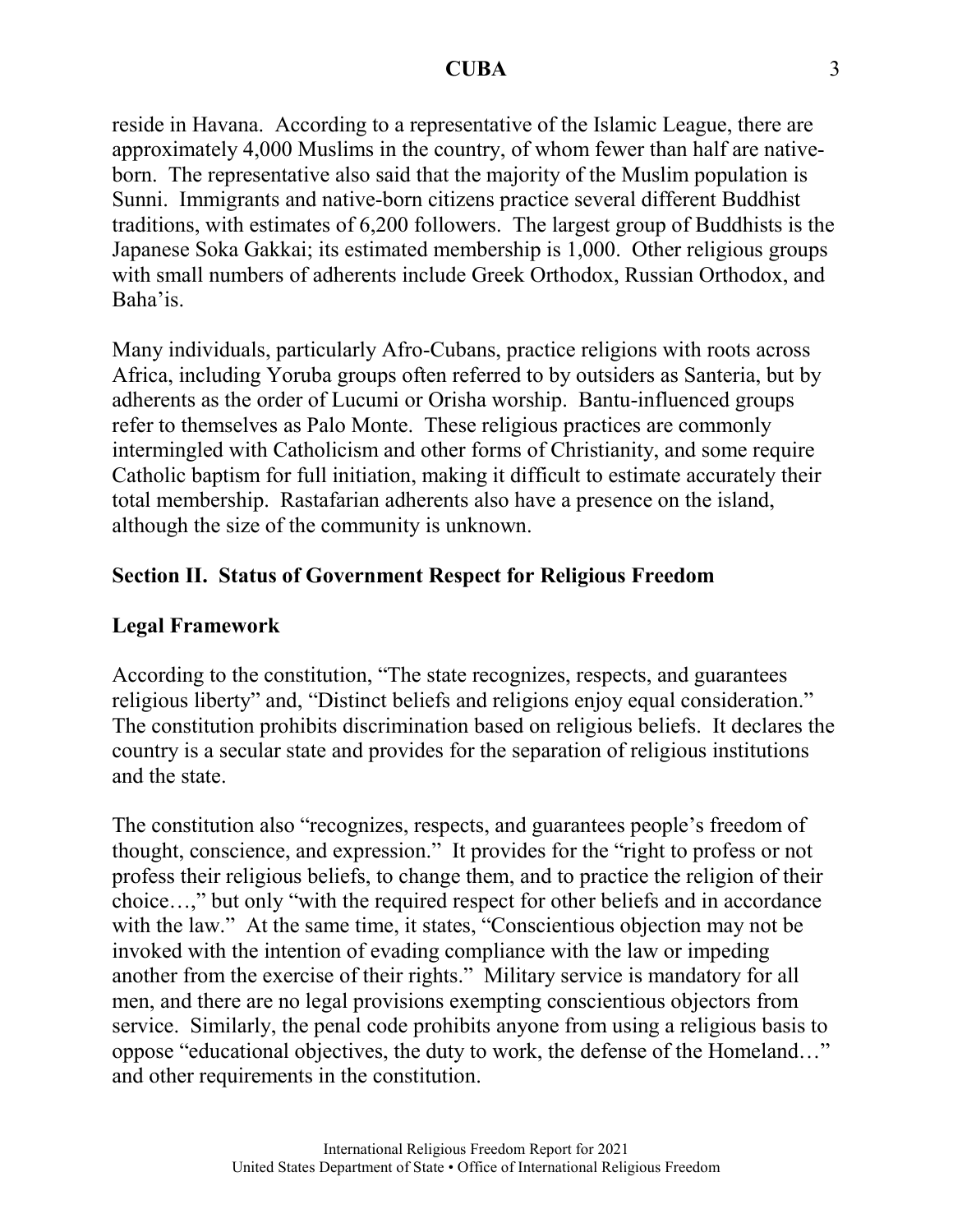The government is subordinate to the CCP; the party's ORA enlists the entire government, especially the MOJ and the security services, to control religious practice in the country. The ORA regulates religious institutions and the practice of religion. The Law of Associations requires all religious groups to apply to the MOJ for official registration. The MOJ registers religious denominations as associations on a basis similar to how it officially registers civil society organizations. The application process requires religious groups to identify the location of their activities, their proposed leadership, and their funding sources, among other requirements. Even if the MOJ grants official registration, the religious group must request permission from the ORA each time it wants to conduct activities other than regular services, such as holding meetings in approved locations, publishing major decisions from meetings, receiving foreign visitors, importing religious literature, purchasing and operating motor vehicles, and constructing, repairing, or purchasing places of worship. Groups failing to register face penalties ranging from fines to closure of their organizations and confiscation of their property.

The penal code states membership in or association with an unregistered group is a crime; penalties range from fines to three months' imprisonment, and leaders of such groups may be sentenced to up to one year in prison in addition to fines.

The law regulates the registration of "house churches" (private residences used as places of worship). Two house churches of the same denomination may not exist within 1.2 miles of one another. House churches must provide detailed information – including the number of worshippers, dates and times of services, and the names and ages of all inhabitants of the house in which services are held – to authorities. The law states if authorization is granted, authorities will supervise the operation of meetings; they may suspend meetings in the house for a year or more if they find the requirements are not fulfilled. If an individual registers a complaint against a church, the house church may be closed permanently and members subject to imprisonment. Foreigners must obtain permission before attending services in a house church; foreigners may not attend house churches in some regions. Any violation will result in fines and closure of the house church.

The constitution states, "The rights of assembly, demonstration and association are exercised by workers, both manual and intellectual; peasants; women; students; and other sectors of the working people," but it does not explicitly address religious association. The constitution prohibits discrimination based on religion.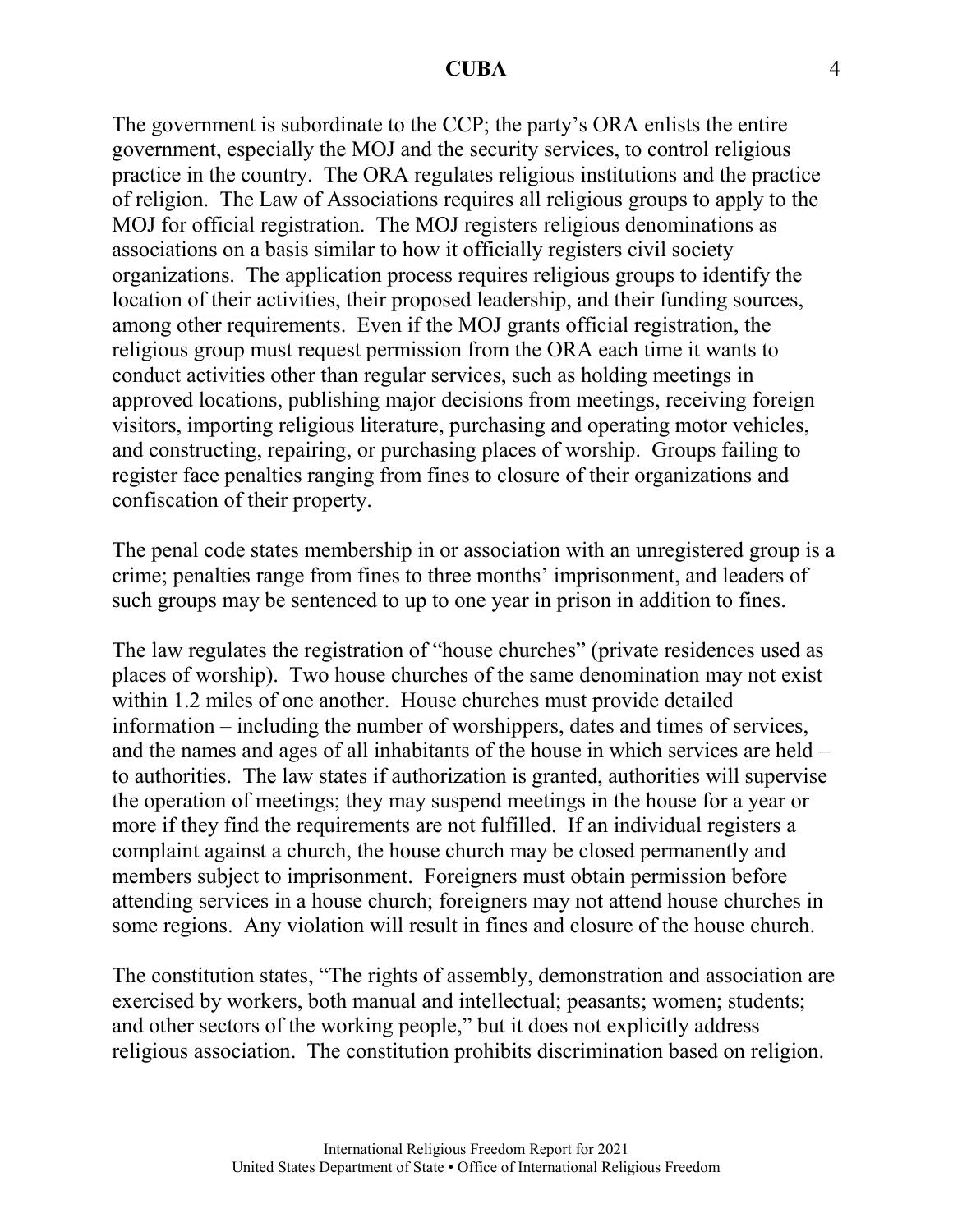A law in force since July 2019 curtails freedom of expression on the internet to protect against "disseminating information contrary to the common good, morals, decency, and integrity through public data transmission networks." The penalty for violating the law is 3,000 Cuban pesos (\$120) or two to four years in prison.

Religious education is highly regulated, and homeschooling is illegal, with parents who homeschool their children subject to arrest.

The country signed the International Covenant on Civil and Political Rights in 2008 but did not ratify it. The government notes, "With respect to the scope and implementation of some of the provisions of this international instrument, Cuba will make such reservations or interpretative declarations as it may deem appropriate."

## **Government Practices**

Many religious groups said that despite constitutional provisions providing for freedom of conscience and religion and prohibiting discrimination based on religion, the government continued to use threats, detentions, violence, and other coercive tactics to restrict the activities of some religious groups, leaders, and followers, including the right of prisoners to practice religion freely. Religious groups also said the government applied the law in an arbitrary and capricious manner to target religious groups and individuals whose views were not in line with the government's. Some religious groups continued to express concerns that the constitution, in effect since February 2019, significantly weakened protections for freedom of religion or belief and diluted references to freedom of conscience, separating it from freedom of religion.

In its annual *Watch List*, Open Doors, a self-described nondenominational, ecumenical Christian organization, reported a continued rise in the persecution of Christians in the country. It attributed the continued rise to the government's "highly restrictive measures against churches deemed to be opponents of the regime especially non-registered Protestant churches." The report noted the government used the COVID-19 crisis "as a pretext to hinder church and community activities, monitor church leaders, make arbitrary arrests, confiscate private property and impose extortion fees."

CSW reported security forces targeted religious leaders amid unprecedented nationwide public protests that began on July 11 and led to state-directed violence, detention, and harassment against religious figures from multiple faith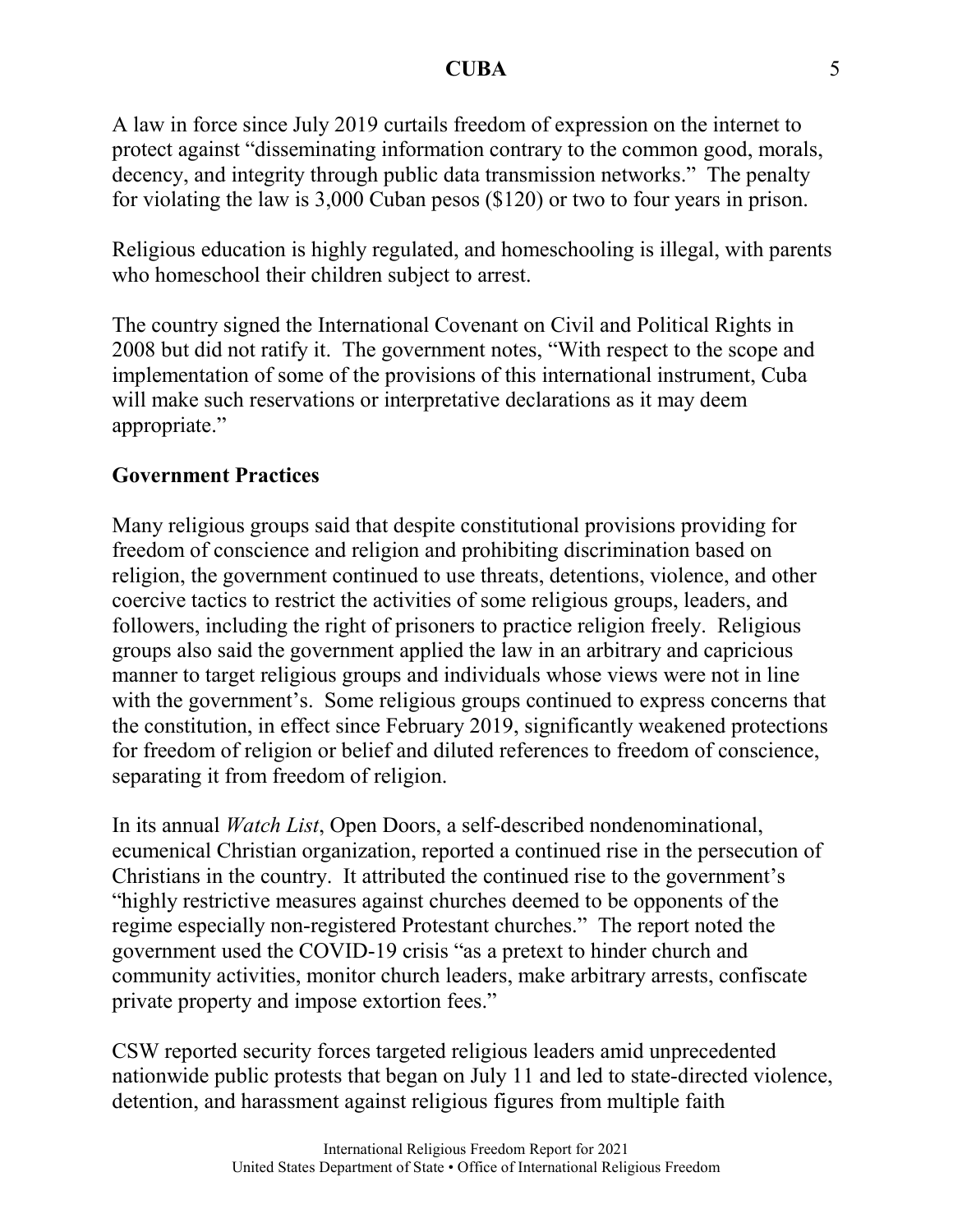communities. According to CSW, security officers arrested Lorenzo Rosales Fajardo, pastor of the unregistered nondenominational Monte de Sion Church, and his teenage son in the town of Palma Soriano during one of several peaceful protests across the country on July 11. Authorities charged Rosales Fajardo with committing a series of crimes, including "disrespect" and "public disorder." He said that while he was in detention, guards subjected him to a brutal beating. Following his December 20-21 trial, Rosales Fajardo was found guilty of the charges and awaited sentencing at year's end. A sentence could entail up to 10 years in prison. Rosales Fajardo's son was released following a week in captivity, after his mother paid a fine. Government authorities had previously targeted Rosales Fajardo, including as far back as in 2012 when they seized his church property.

According to HRW, either a state security agent or a member of rapid response, government-affiliated paramilitary forces beat Catholic priest Jose Castor Alvarez Devesa with a bat while he tried to assist an injured protester during a July 11 demonstration in Camaguey. Security forces detained him when he sought medical attention for his injuries. The government later released Alvarez Devesa, but he remained under investigation through year's end for incitement to commit crimes, and with his movements restricted.

CSW also reported two other pastors detained on July 11 in Matanzas, Yeremi Blanco Ramirez and Yarian Sierra Madrigal, spent two weeks in jail, with no means to communicate with their families, lawyers, or friends before their release to house arrest following international pressure. Both men received fines for joining the protests and remained under police surveillance through year's end. While they were in custody, a landlord evicted the family of Pastor Sierra Madrigal from their home after state security pressured the landlord, according to CSW. Later, authorities forced both men to sign a document that would justify their imprisonment should they participate in future protests. Also on July 11, security forces detained, released, and later interrogated and threatened with charges of incitement Pastor Yusniel Perez Montejo of the Eastern Baptist Convention of Cuba.

During a visit to the country on September 9, Cardinal Sean O'Malley, Archbishop of Boston, met with President Miguel Diaz-Canel. The Associated Press reported that state media published images of the meeting but provided no details on the topics discussed. On his departure from the country the following day, Cardinal O'Malley wrote in his blog that he had spoken to Diaz-Canel about the July 11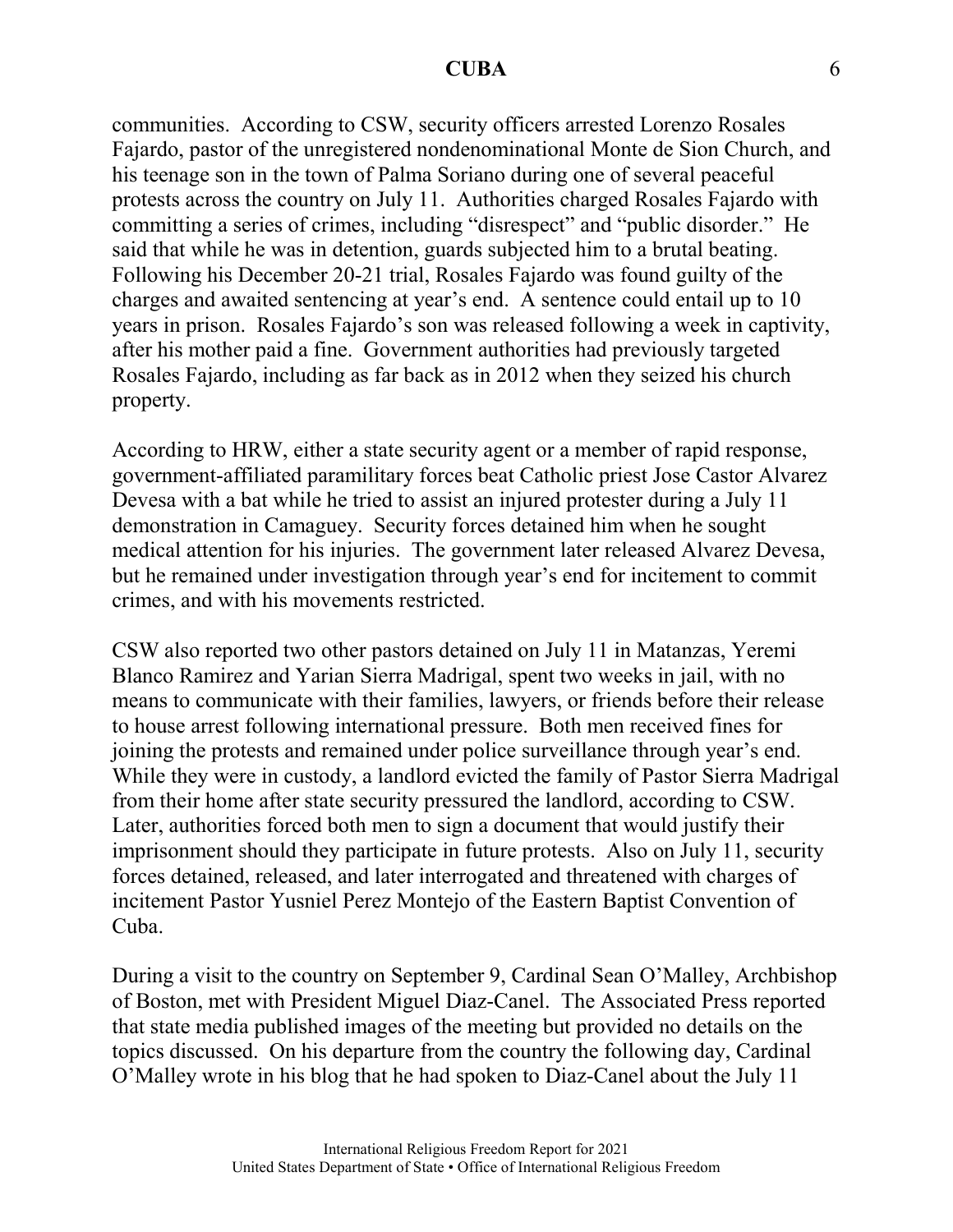protests "and appealed for clemency for those involved in the demonstrations in a nonviolent way."

The Global Liberty Alliance reported authorities continued to subject Free Yorubas leaders and members to additional arbitrary detentions, threats, fines, physical violence, and verbal harassment. According to observers, although Yoruba and other African syncretic religious groups were given latitude to practice their beliefs as individuals, the government selectively recognized groups and leaders based on their favorable view of the government. The NGO reported that in March, security forces beat and robbed a Free Yorubas youth leader, Dairon Hernandez Perez, outside his home as he returned from attending a religious event. Hernandez Perez said members of the security forces and members of the government's Black Berets, commonly described as shock troops and serving as a rapid response brigade, beat him extensively, damaged religious items, confiscated money, and threatened him with imprisonment for "pre-criminal dangerousness."

In September, the Global Liberty Alliance sought precautionary measures from the Inter-American Commission on Human Rights on behalf of four members of the Free Yorubas, who faced extended pretrial detention after their arrests following the July 11 protests. According to the NGO, Donaida Perez Paserio, Loreto Hernandez Garcia, Lisdiani Rodriguez Isaac, and Lisdani Rodriguez Isaac had faced repression from security forces over many years because the government did not recognize the Free Yorubas as a religious organization. Prosecutors in Santa Clara cited a range of charges against the Free Yorubas detainees, including disobedience, public disorder, and assault or attack, and they sought eight-to-10 year combined prison sentences for the four. At year's end, all four were awaiting trial.

The Global Liberty Alliance recorded several other instances of Free Yorubas members being detained and fined for peaceful protests in July. Police fined Elizabeth Cintron 3,000 pesos (\$120) in August, thereby making her ineligible to stand trial. Prior to paying the fine, Cintron was in pretrial detention. Also in August, police forced Dayron Dadis Lorrando to pay a 1,000-peso fine (\$40), which is approximately half the official minimum monthly wage, at a Santa Clara police station, a decision that denied him his right to due process.

According to media, in May, authorities released Christian human rights activist Mitzael Diaz Paseiro after he completed his three and a half-year sentence. Diaz Paseiro said he was occasionally placed in solitary confinement, beaten, and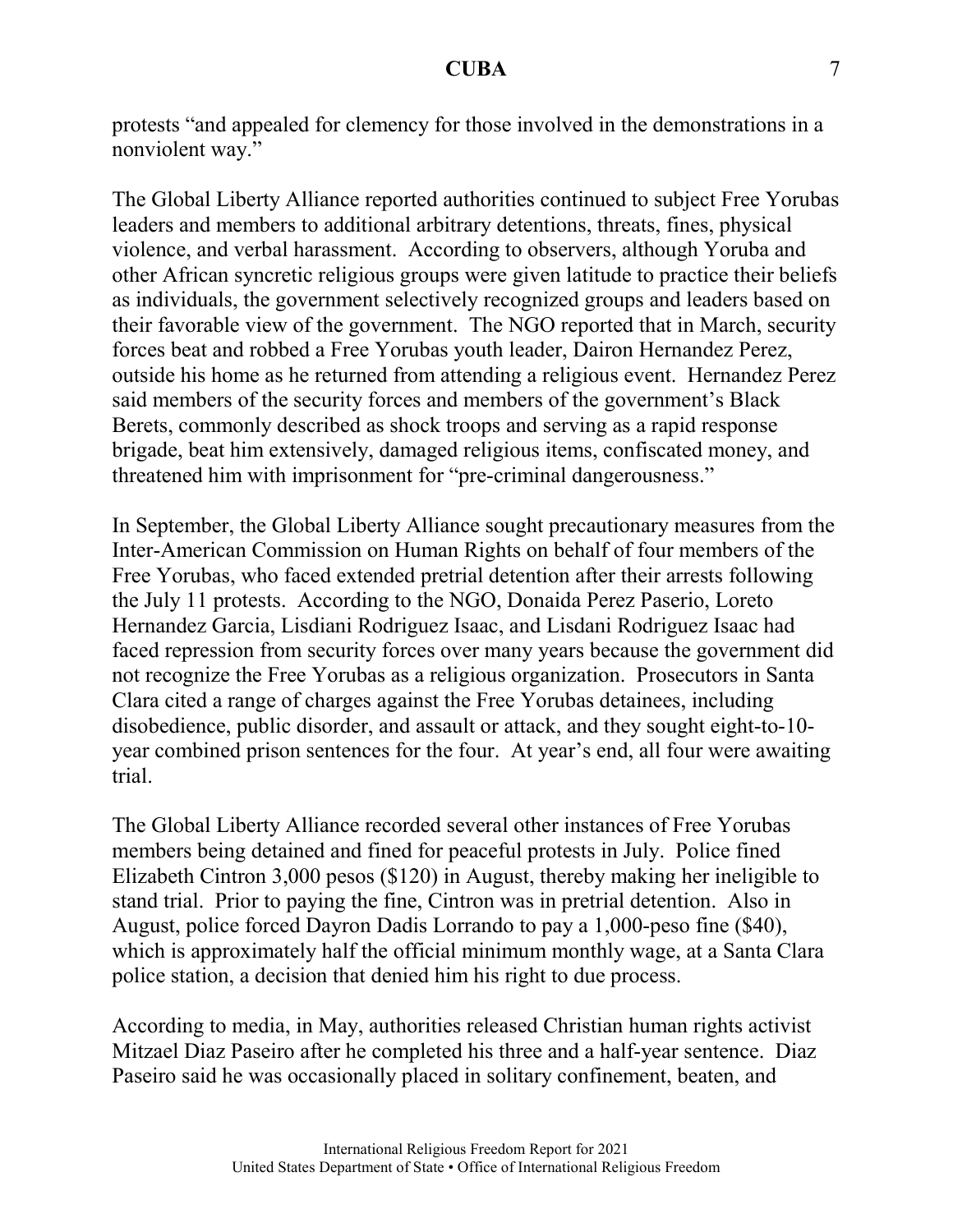deprived of water. Amnesty International recognized him as a prisoner of conscience.

In May, security forces arrested Pastor Yoel Demetrio, of the Cuban Apostolic Movement in Las Tunas, after eight security agents raided his church. He was later released with a warning that he could face criminal charges for contempt. In March, he had reported that unidentified individuals threw stones at his church in Las Tunas while members of his congregation held a prayer vigil inside. Demetrio told reporters that authorities arbitrarily fined him several times, with no explanation of the reason for the fines.

Media reported police continued to detain members of the Ladies in White. Throughout the year, Ladies in White leader Berta Soler Fernandez reported she faced repeated arrests and short detentions, although the organization had suspended much of its activities due to the COVID-19 pandemic. The group's youngest member, Sissi Abascal Zamora, received a six-year sentence from a municipal court for participating in a July 11 protest. The court found her guilty of contempt, hitting a police officer, and public disorder.

According to media, the potential for additional widespread protests in November led to increased repression against religious leaders, including the staging of "acts of repudiation" in front of their homes. CSW condemned the targeting of religious leaders, which it said was a government attempt to block the November peaceful protests. CSW reported police and state security agents summoned and interrogated many Protestant and Catholic religious leaders to intimidate and dissuade them from participating in the peaceful marches called by civil society groups. The ORA delivered a direct warning to Catholic Church officials that three priests in Camaguey, Alberto Reyes Pias, Jose Castor Alvarez, and Rolando Montes de Oca, would be arrested if they participated in any protests. One of the priests, Alberto Reyes, vowed to join the protests saying, "The gospel of Jesus Christ speaks of freedom, it speaks of justice, it speaks of truth... If being arrested is the price of being true to the teachings of the gospel, so be it." Multiple media outlets reported that on the morning of the proposed march on November 15, a group of CCP officials and sympathizers orchestrated an act of repudiation at the residence of the Archbishop of Camaguey, where Father Reyes was staying, along with Archbishop Wilfredo Pino Estevez. According to press reports, the government used acts of repudiation that directed participants to verbally abuse and intimidate government critics so the critics would not leave their homes. Because of the crowds at the protests and the presence of state security officers, the priests and many other religious leaders remained in their homes on November 15.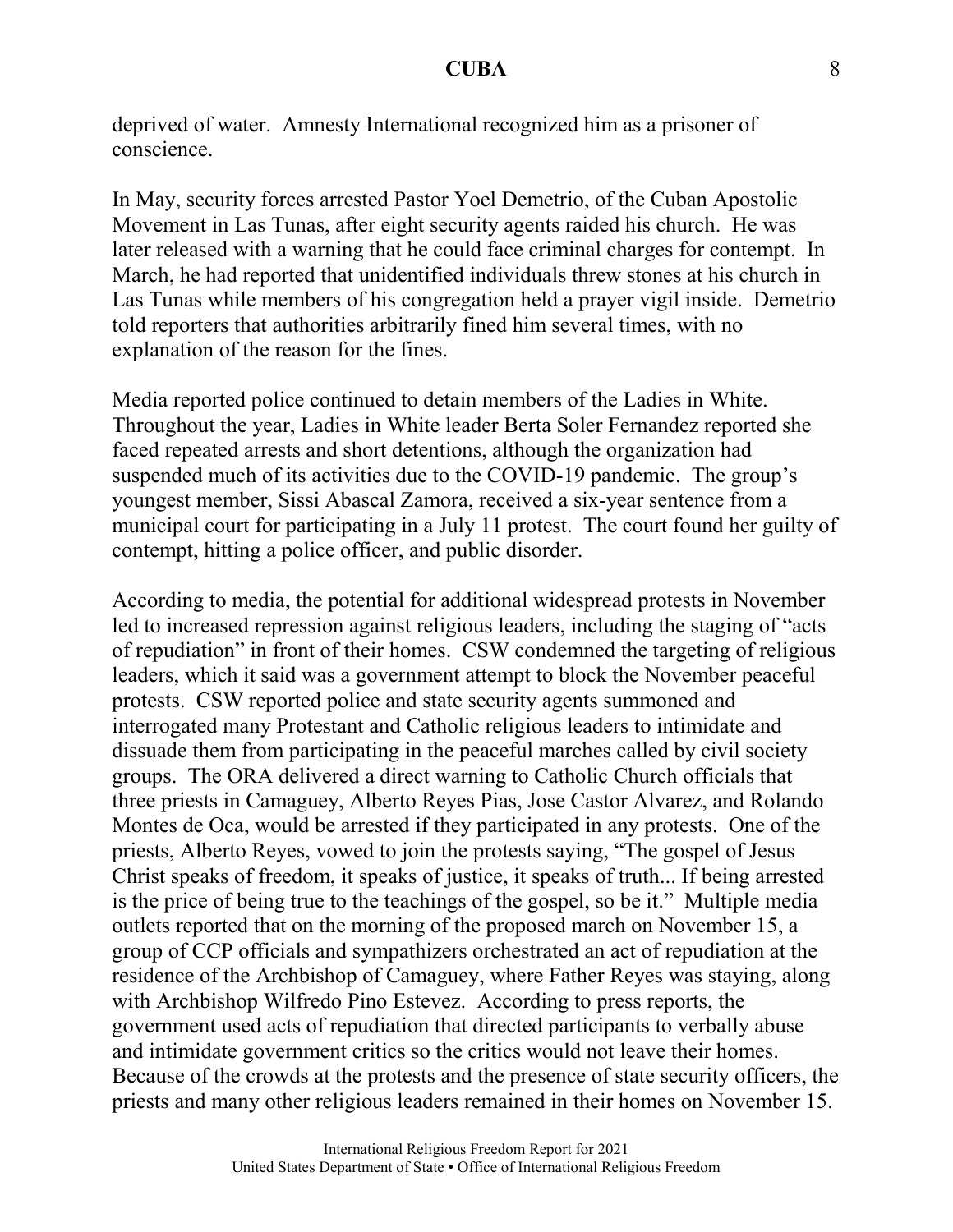The Cuban Observatory of Human Rights registered at least 30 repressive acts against leaders and laypersons associated with various religious groups for showing their support for the proposed November marches. Government actions included multiple acts of repudiation, police surveillance, internet cuts, and the harassment of the Mother Superior of the Daughters of Charity, Sister Nadieska Almeida, whom government supporters harassed on November 15 while she was walking to visit a friend in Havana.

According to CSW, during the COVID-19 pandemic, the government targeted religious leaders by accusing them of hoarding goods, which many religious leaders provided to needy members of their communities. CSW reported that in January, police arrested and detained Pastor Karel Parra Rosabal, the leader of an unregistered Apostolic Church in Las Tunas, on what the NGO said was a false charge of hoarding. The pastor, who operated a small bike repair shop, was reportedly told by authorities he was being arrested "so that you learn that illegal churches in Cuba are not allowed." Authorities stated he had too many tools for his business without providing evidence that he had acquired them legally. After 10 days in detention, authorities released him, and prosecutors dropped the charges against him. They did not return his confiscated equipment, which he needed to provide for his family.

According to CSW, many religious groups continued to state their lack of legal registration impeded their ability to practice their religion. Several religious groups, including Jehovah's Witnesses and the Church of Jesus Christ, continued to await decisions from the MOJ on pending applications for official registration, some dating as far back as 1994. Despite a 2019 letter from Cuban Ambassador to the United States Jose Cabanas to the First Presidency of the Church of Jesus Christ in Salt Lake City stating the denomination was "welcome" in the country, the MOJ had not approved the Church's registration by year's end.

Representatives of several religious organizations and religious freedom organizations said the government continued to interpret the law on associations as a means for the ORA and the MOJ to deny registration of certain groups. They also said the MOJ's determinations of ineligibilities for registration sometimes included the assertion that another group already had identical or similar objectives, which these representatives said was a pretext the government used to control and favor certain factions of a religious denomination or one religious group's activities over others.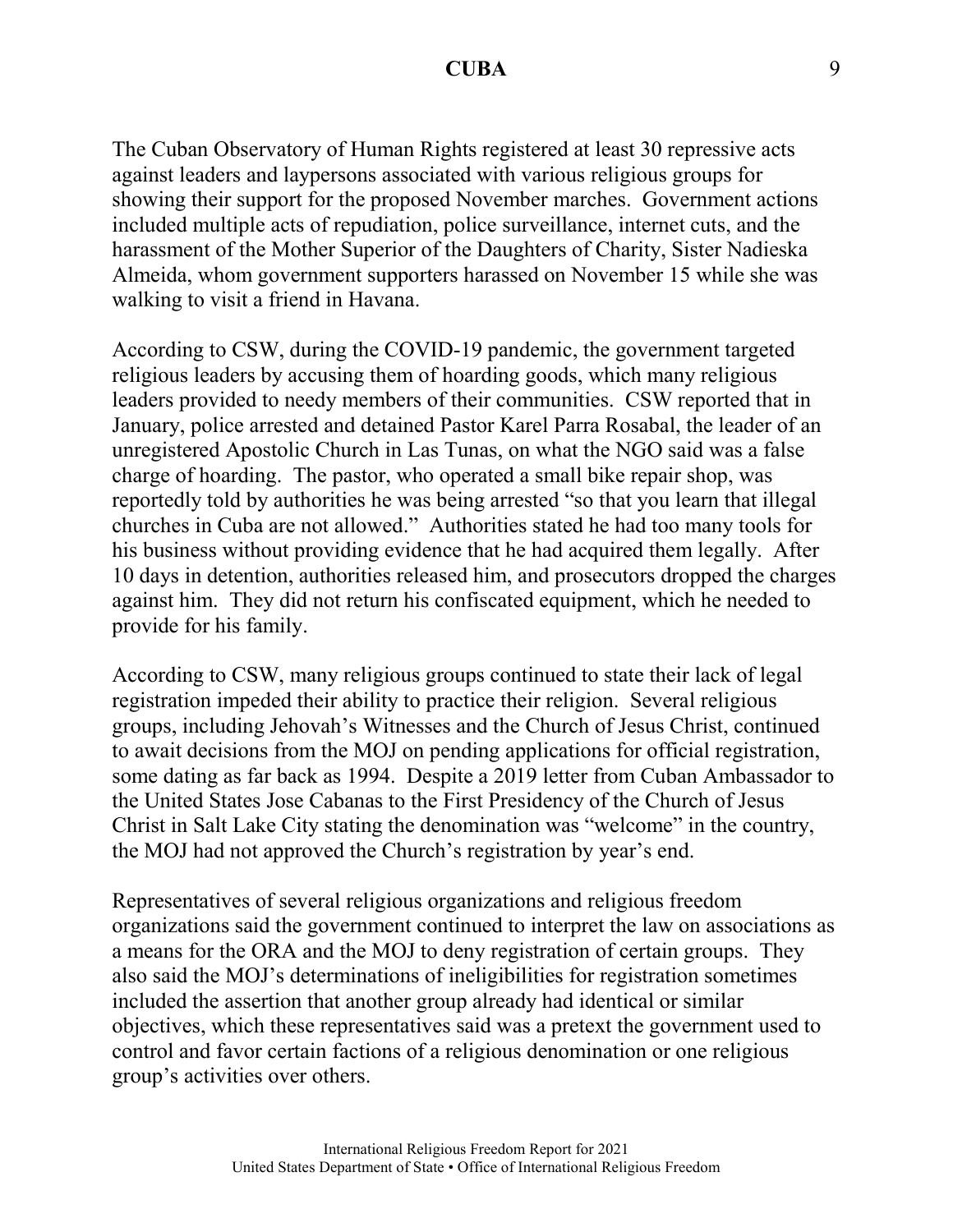Members of Protestant denominations said some groups were still able to register only a small percentage of house churches in private homes, although some unregistered house churches could operate with little or no government interference. CSW reported authorities continued to rely on two 2005 government resolutions limiting house churches to impose complicated and repressive restrictions on them.

At year's end, Soka Gakkai continued to be the only Buddhist group registered with the government, and the Islamic League was the only registered Islamic group.

According to religious leaders and former inmates, authorities continued to deny prisoners, including political prisoners, pastoral visits and the ability to meet with other prisoners for worship, prayer, and study. Many prisoners also said authorities repeatedly confiscated Bibles, crucifixes, rosary beads, and other religious items, sometimes as punishment and other times for no apparent reason.

CSW and religious leaders reported that the government, through the Ministry of Interior, continued to systematically plant informants in all religious organizations, sometimes by persuading or intimidating members and leaders to act as informants, or by sending informants to infiltrate a church. The objective was to monitor and intimidate religious leaders and report on the content of sermons and on church attendees. As a result, CSW said many leaders continued to practice self-censorship, avoiding stating anything that might possibly be construed as anti-Castro or counterrevolutionary in their sermons and teaching. Catholic and Protestant church leaders, both in and outside the government-recognized Council of Cuban Churches (CCC), continued to report frequent visits from state security agents and CCP officials. These church leaders said the purpose of the visits was to intimidate and to remind them they were under close surveillance, as well as to influence internal decisions and structures within the groups.

Many house church leaders continued to report frequent visits from state security agents or CCP officials. Some reported warnings from the agents and officials that the education of their children, or their own employment, could be threatened if the house church leaders continued their activities.

According to news reports, authorities continued to harass Pastor Alain Toledano, a member of the Apostolic Movement and leader of the Emanuel Church in Santiago de Cuba. Toledano said state security officials arrested him for "propagating the COVID pandemic" in August, when he said he held a socially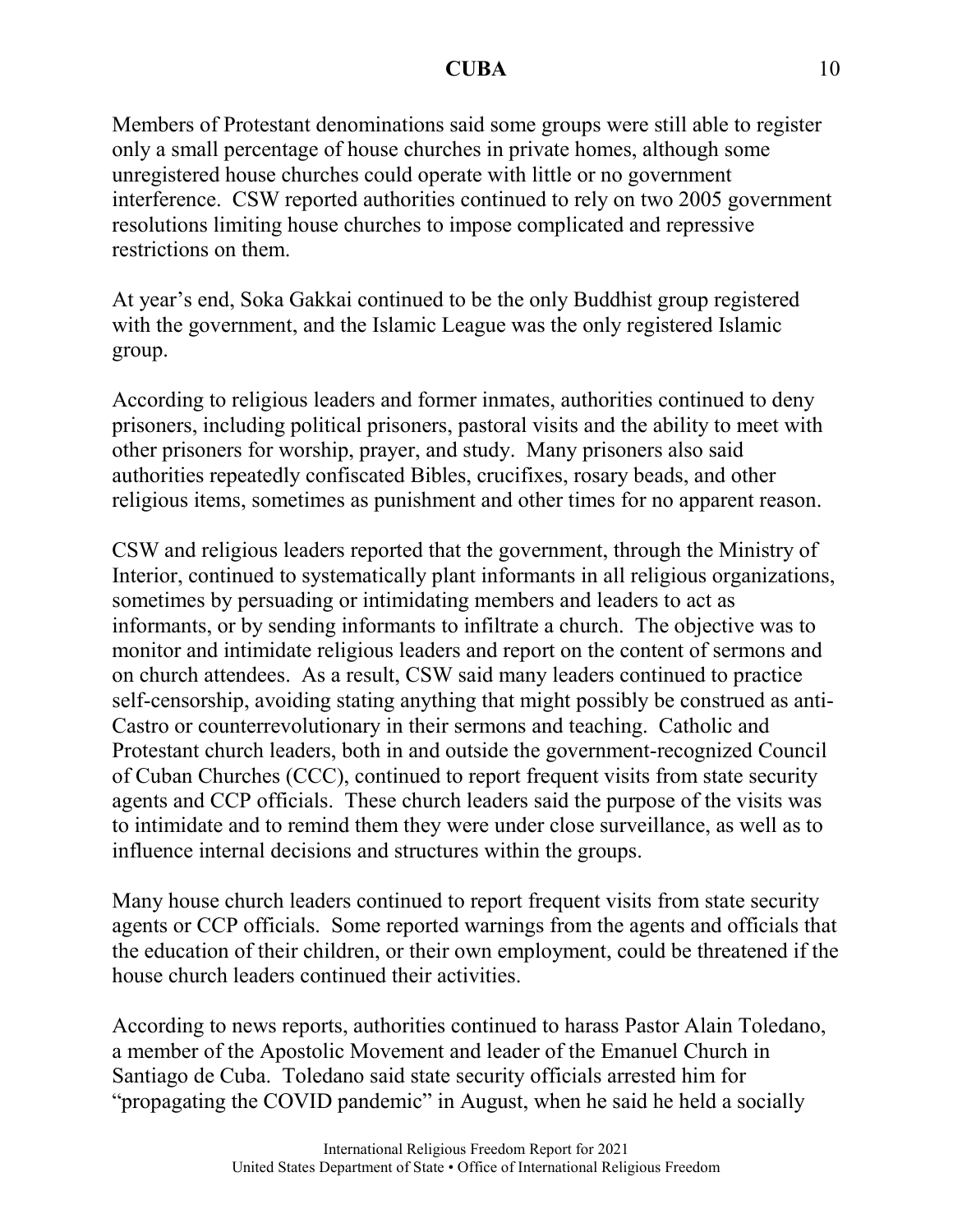distanced service. In the weeks that followed, Toledano reported state security cited or interrogated at least eight members of his church for showing him support.

During the year, the government used internet laws restricting freedom of expression of independent journalists, including those promoting freedom of religion or belief and other human rights. In addition, CSW continued to report the government used social media to harass and defame religious leaders, including Facebook posts and online editorials publicly targeting religious leaders or groups. In most instances, accounts posting attacks targeting religious leaders seemed to be linked to state security. According to the annual report of the U.S.-based human rights NGO Freedom House, the country had one of the most restrictive media environments in the world, including in terms of internet freedom such as restrictions on networks, blocking of social networks and websites, and the repression and arrest of individuals for using social media networks. For example, according to HRW, on August 17, the government responded to the July 11 protests by issuing Decree Law 35, which further criminalized online content deemed to be critical of the government or that disseminated "content that violates the constitutional, social and economic precepts of the State" or incites acts that affect public order.

In July, the Cuban Conference of Catholic Bishops released a statement calling for dialogue and imploring the government to respect citizens' rights to freedom of expression. In November, the Conference of Cuban Religious and Catholic leaders released statements condemning state intimidation of religious leaders, as well as what they termed the systematic repression of voices who criticize the government.

In May, 34 individuals and organizations signed a letter addressed to Cuba's Chief of Mission at its embassy in Washington, raising concerns about violations of the right to freedom of religion or belief taking place under two decree laws (349 and 370) that limit freedom of expression either through artistic means or online. The letter called for the repeal of the two laws and highlighted the case of independent journalist Yoel Suarez, who regularly reported on religious freedom issues. During the year, state security agents summoned Suarez for multiple interrogations, threatened him with criminal charges, and questioned his wife, reportedly to pressure her to convince him to abandon his work.

According to CSW, Christian leaders from all denominations said a scarcity of Bibles and other religious literature continued, primarily in rural areas. Some religious leaders continued to report government obstacles, including bureaucratic obstruction and arbitrary restrictions such as inconsistent rules on importing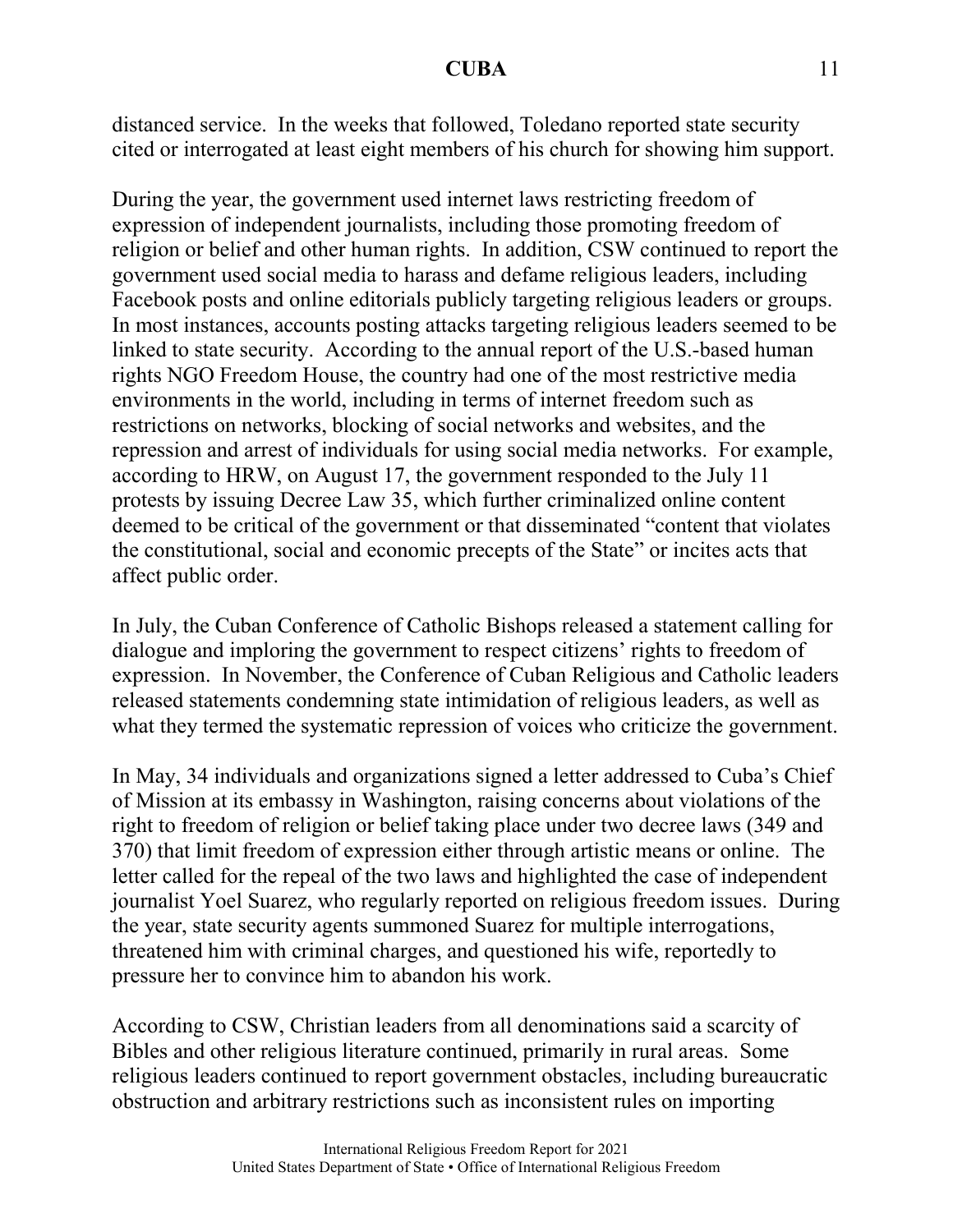computers and electronic devices, prevented them from importing religious materials and donated goods. In some cases, the government held up religious materials or blocked them altogether. According to the U.S.-based Patmos Institute, a civil society organization focusing on religious freedom and interreligious dialogue, the Cuban Association for the Divulgation of Islam was unable to obtain a container of religious literature embargoed since 2014. Several other groups, however, said they continued to import large quantities of Bibles, books, clothing, and other donated goods.

The Catholic Church and several government-recognized Protestant groups continued to maintain small libraries, print periodicals and other information, and to operate their own websites with little or no formal censorship. The Catholic Church continued to publish periodicals and hold regular forums at the Varela Center, where participants sometimes criticized official social and economic policies.

According to media, government officials frequently instigated or did not investigate harassment of religious figures and institutions. Although most cases of what CSW defined as religious persecution were directed toward Christians, CSW also reported that religious minorities were also likely to be victims of religious persecution. Patmos continued to report that Rastafarians, whose spiritual leader remained imprisoned since 2012, were among the most stigmatized and repressed religious groups.

Muslim community representatives said the country's small Muslim community was subject to discrimination. The government denied a Muslim woman permission to travel abroad for urgent medical care, a decision she said she believed was linked to her affiliation with an unregistered religious group. According to CSW, Yusdevlin Olivera Nunez was prohibited from travelling due to a five-year sentence of restricted liberty she received upon joining the unregistered Cuban Association for the Dissemination of Islam. At year's end, Olivera Nunez – known as Mercy Olivera – had not received travel documents from the Ministry of Foreign Affairs. She said the treatment needed for her medical conditions was not available in the country.

Before her detention following the July 11 protests, Free Yorubas President Perez Paseiro and member Yaimara Reyes Soler filed a legal complaint in June in Santa Clara, stating the government had committed dozens of religious freedom violations against members of their group. The petition stated authorities had erroneously and intentionally determined the Free Yorubas to be a political entity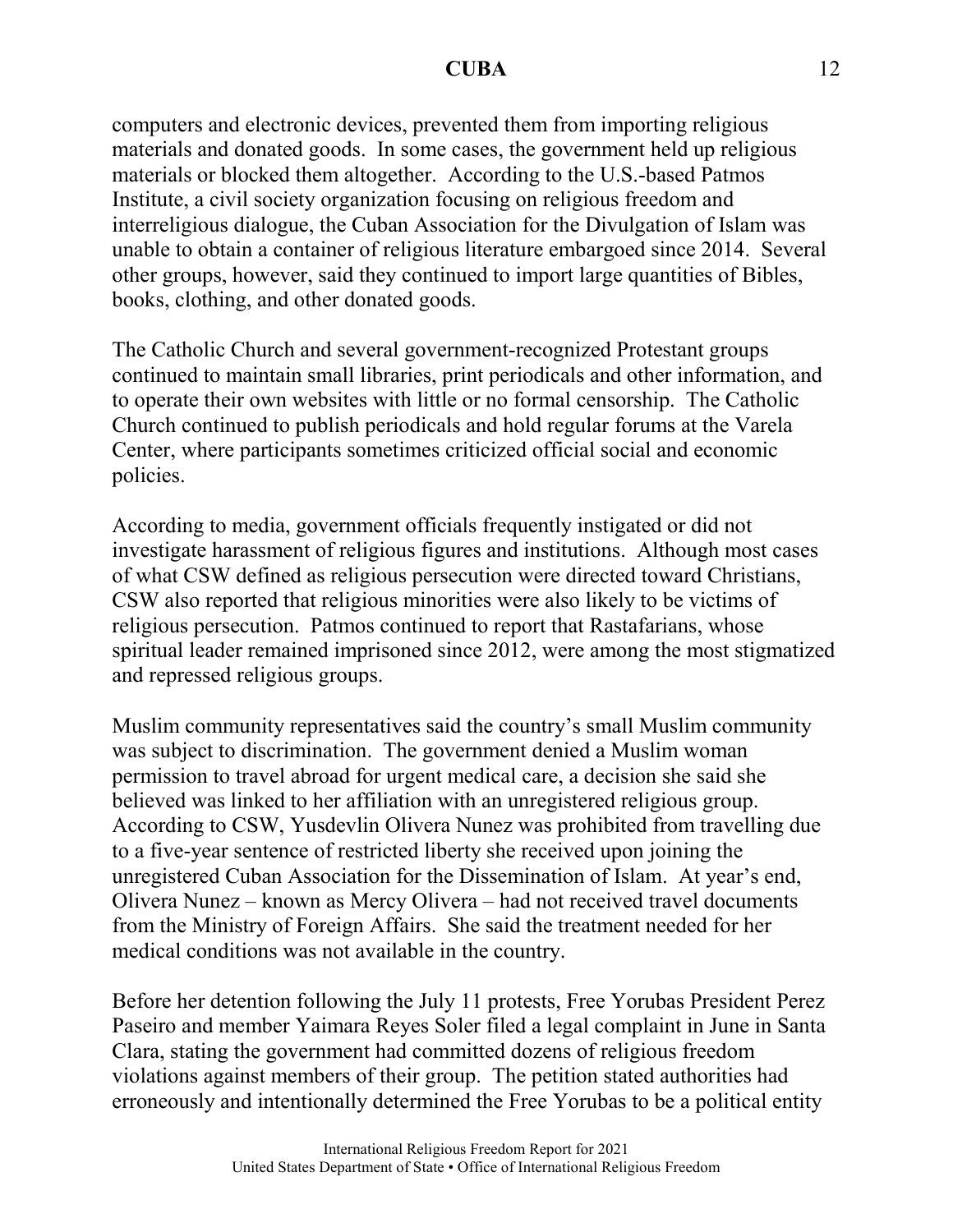rather than an association of Yoruba believers and that it forbade them from observing traditional practices such as wearing garments or head coverings in accordance with their faith. Court officials initially refused to even accept the legal filing and by year's end had not acted upon the complaint.

While some religious leaders reported that access to broadcast media had marginally improved during the year, several religious leaders continued to express concern about the government's restriction on broadcasting religious services over the radio or on television.

According to CSW, while movement to, from, and within the country was again highly restricted due to the COVID-19 pandemic, religious travelers said they continued to experience higher levels of scrutiny than others and were often denied freedom of movement, including traveling to religious gatherings outside the country. Patmos reported that immigration officers continued to target religious travelers and their goods and informed airport-based intelligence services of their incoming and outgoing travel.

According to CSW, during the year there were no reported cases of the ORA and immigration officials targeting foreign visitors by denying them religious visas. CSW attributed the change to the government's overall closure of borders to tourists as part of its efforts to limit the spread of COVID-19.

Reportedly because of COVID-19-related restrictions on internal movement, government agencies continued to refuse to recognize changes in residence for pastors and other church leaders assigned to new churches or parishes. These restrictions, not lifted until October, made it difficult or impossible for relocating pastors to obtain government services, including housing. Legal restrictions on travel within the country also limited itinerant ministry, a central component of some religious groups.

According to media, religious discrimination against students continued to be a common practice in state schools, with multiple reports of teachers and CCP officials encouraging and participating in bullying of students belonging to religious groups perceived as being critical of the government.

According to religious leaders, the government continued to selectively prevent some religious groups from establishing accredited schools. These leaders said religious groups with connections to the government and willing to participate in government events were allowed to operate seminaries, interfaith training centers,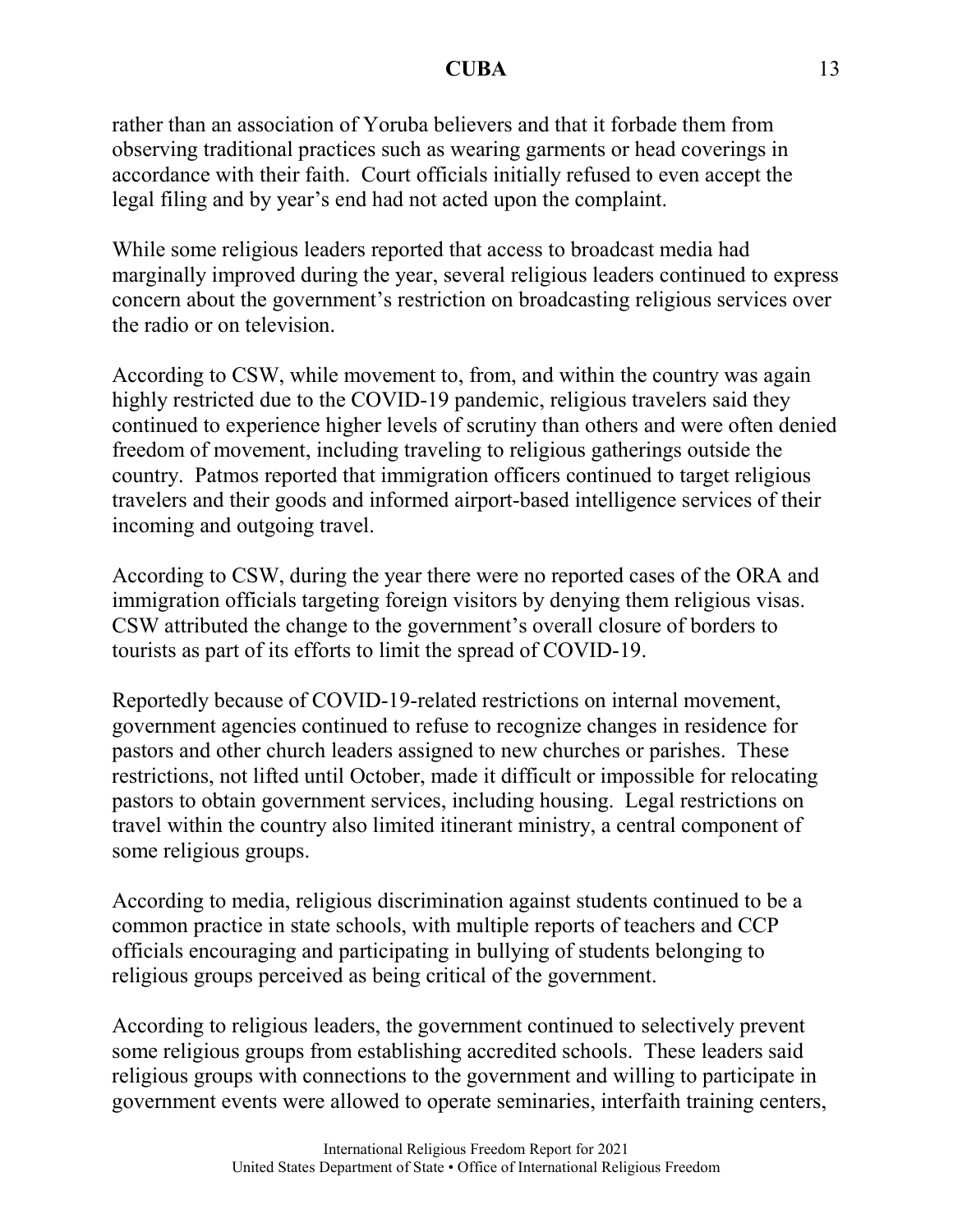before-and-after-school programs, eldercare programs, weekend retreats, workshops for primary and secondary students, and higher education programs. The Catholic Church continued to offer coursework, including entrepreneurial training leading to a bachelor's and master's degree through foreign partners. Several Protestant communities continued to offer university-level degrees in theology, the humanities, and related subjects via distance learning; however, the government did not recognize these degrees.

Jehovah's Witnesses leaders continued to state they found the requirements for university admission and the courses of study incompatible with the group's beliefs because their religion prohibited them from political involvement.

On January 27, hundreds of Catholics, including bishops, religious, and laypersons, issued a public appeal for citizens to begin to take control of the future of their country. The appeal stated, "The Cuban people, although slowly, have been overcoming and unlearning helplessness.… This is a very important path to empowerment and recovery of social self-esteem. It is important that we come to feel stronger, that we convince ourselves that we can act and live without being paralyzed by fear, so that we come to express ourselves freely, to seek the good and justice while preserving peace, and to be critical of our reality, because in fact, it is the duty of everyone to contribute to the building of a new Cuba."

According to international media, despite increased shortages of food, medicine, and other essential items, authorities greatly restricted many religious organizations' ability to receive and distribute humanitarian assistance. While the government allowed Caritas to continue providing food and other goods to the needy, it did not allow many smaller religious groups and charities that were not part of the government-recognized CCC to provide aid. Other religious leaders also said the government continued to restrict their ability to receive donations from overseas.

Some religious groups continued to report the government allowed them to engage in community service programs and to share their religious beliefs. Other religious groups reported government restrictions varied and were largely based on the government's perceptions of the "political pliancy" of each religious group. Religious leaders continued to report government opposition to and interference in religious groups' providing pastoral services.

# **Section III. Status of Societal Respect for Religious Freedom**